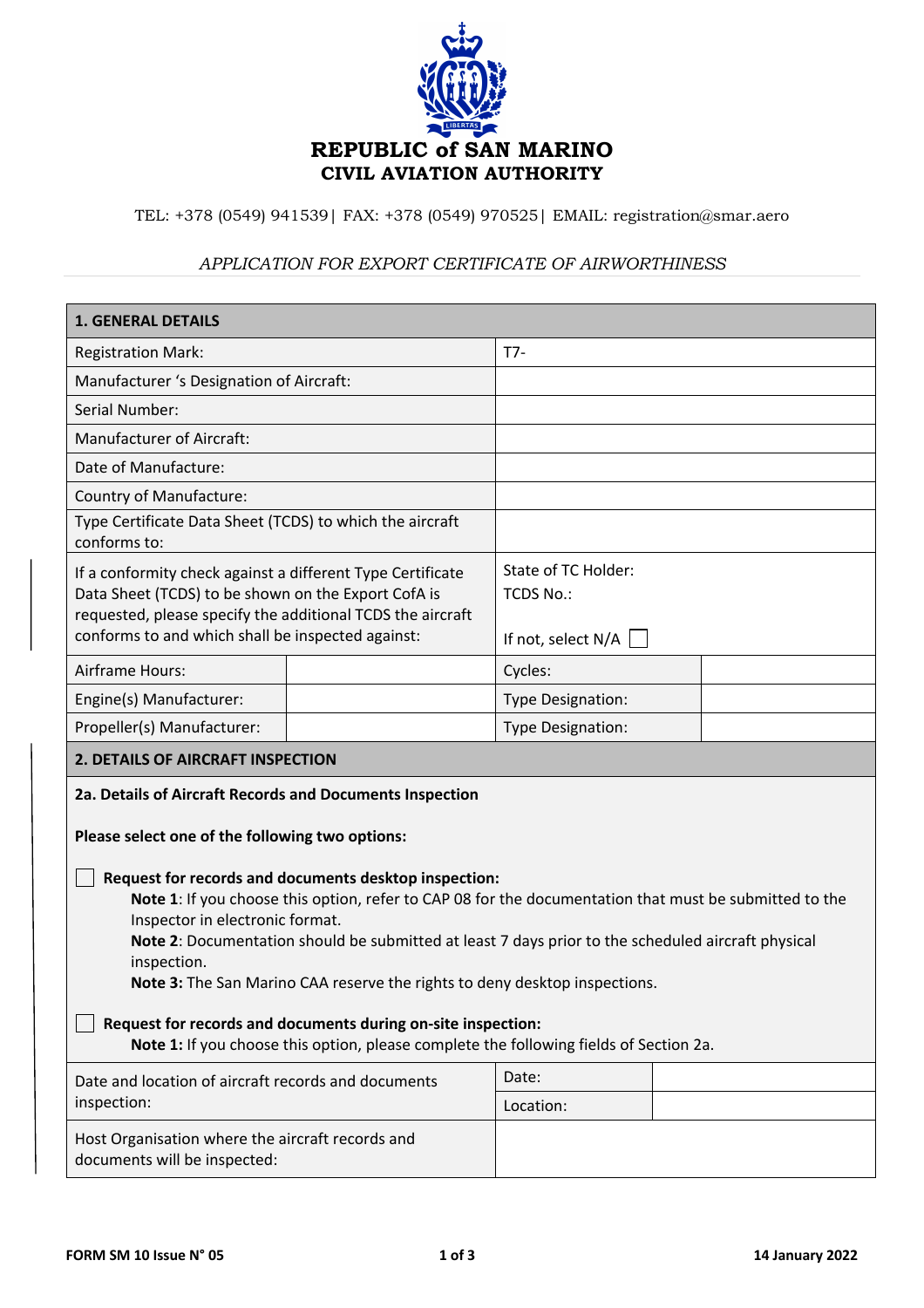|                                                                                                                                                                                                                                                                                      | Name:                          |  |  |  |  |  |
|--------------------------------------------------------------------------------------------------------------------------------------------------------------------------------------------------------------------------------------------------------------------------------------|--------------------------------|--|--|--|--|--|
| Details of person presenting the aircraft records and<br>documents for inspection:                                                                                                                                                                                                   | Telephone No.:                 |  |  |  |  |  |
|                                                                                                                                                                                                                                                                                      | Email:                         |  |  |  |  |  |
| If the details of the aircraft physical inspection are the same as 2a above, tick the box<br>If different, proceed to complete 2b:                                                                                                                                                   |                                |  |  |  |  |  |
| 2b. Details of Aircraft Physical inspection                                                                                                                                                                                                                                          |                                |  |  |  |  |  |
|                                                                                                                                                                                                                                                                                      | Date:                          |  |  |  |  |  |
| Date and location of aircraft physical inspection:                                                                                                                                                                                                                                   | Location:                      |  |  |  |  |  |
| Host Organisation where the aircraft will be physically<br>inspected:                                                                                                                                                                                                                |                                |  |  |  |  |  |
|                                                                                                                                                                                                                                                                                      | Name:                          |  |  |  |  |  |
| Details of person presenting the aircraft for physical<br>inspection:                                                                                                                                                                                                                | Telephone No.:                 |  |  |  |  |  |
|                                                                                                                                                                                                                                                                                      | Email:                         |  |  |  |  |  |
| <b>Additional Information:</b>                                                                                                                                                                                                                                                       |                                |  |  |  |  |  |
| 3. COUNTRY TO WHICH THE AIRCRAFT IS TO BE EXPORTED:                                                                                                                                                                                                                                  |                                |  |  |  |  |  |
| State any specific certification requirements or conditions of the importing country. If None write None. A<br>separate attachment may be used where applicable.                                                                                                                     |                                |  |  |  |  |  |
| <b>4. APPLICANTS DECLARATION</b><br>I hereby declare that to the best of my knowledge the particulars entered on this application are accurate in every<br>respect.<br>I agree to pay all charges in connection with this application in accordance with the current Scheme of Fees. |                                |  |  |  |  |  |
| Date:                                                                                                                                                                                                                                                                                | Position:                      |  |  |  |  |  |
|                                                                                                                                                                                                                                                                                      |                                |  |  |  |  |  |
| Name of Applicant:                                                                                                                                                                                                                                                                   | <b>Signature of Applicant:</b> |  |  |  |  |  |